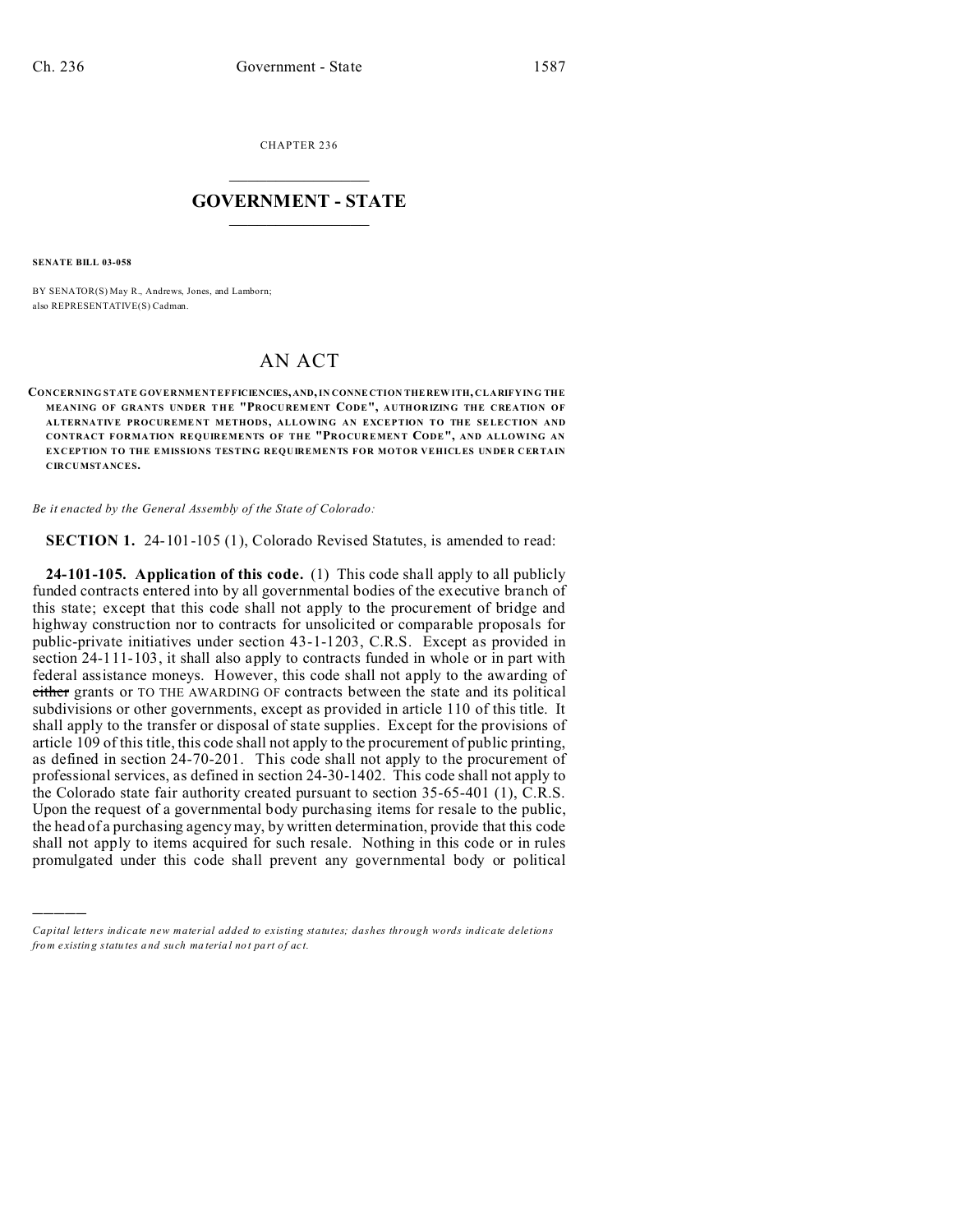subdivision from complying with the terms and conditions of any grant, gift, bequest, or cooperative agreement.

**SECTION 2.** 24-101-301, Colorado Revised Statutes, is amended BY THE ADDITION OF A NEW SUBSECTION to read:

**24-101-301. Definitions.** The terms defined in this section shall have the following meanings whenever they appear in this code, unless the context in which they are used clearly requires a different meaning or a different definition is prescribed for a particular article or portion thereof:

(10.5) (a) "GRANT" MEANS THE FURNISHING OF ASSISTANCE, INCLUDING FINANCIAL OR OTHER MEANS OF ASSISTANCE, BY THE PURCHASING AGENCY TO ANY PERSON TO SUPPORT A PROGRAM AUTHORIZED BY LAW.

(b) THE TERM "GRANT" DOES NOT INCLUDE:

(I) A LOAN;

(II) AN AWARD REQUIRED BY THE TERMS OF A GRANT TO BE AWARDED IN ACCORDANCE WITH THE PURCHASING AGENCY'S PROCUREMENT STATUTES AND REGULATIONS; OR

(III) AN AWARD WHOSE PRIMARY PURPOSE IS TO PROCURE AN END PRODUCT TO SATISFY A REQUIREMENT OF THE PURCHASING AGENCY, EITHER IN THE FORM OF SUPPLIES, SERVICES, OR CONSTRUCTION.

**SECTION 3.** 24-103-201 (1), Colorado Revised Statutes, is amended BY THE ADDITION OF A NEW PARAGRAPH to read:

**24-103-201. Methods of source selection.** (1) Unless otherwise authorized by law, all state contracts shall be awarded by competitive sealed bidding pursuant to section 24-103-202, except as provided in:

(f) SECTION 24-103-208, CONCERNING OTHER PROCUREMENT METHODS.

**SECTION 4.** Part 2 of article 103 of title 24, Colorado Revised Statutes, is amended BY THE ADDITION OF A NEW SECTION to read:

**24-103-208. Other procurement methods.** THE EXECUTIVE DIRECTOR MAY ESTABLISH, BY RULE, OTHER COMPETITIVE PROCUREMENT METHODS THAT ARE DEEMED TO BE IN THE BEST INTEREST OF THE STATE AND THAT ARE CONSISTENT WITH THE PROVISIONS OF SECTION 24-101-102, INCLUDING, BUT NOT LIMITED TO, REVERSE AUCTIONS. FOR THE 2004-05 FISCAL YEAR AND EVERY OTHER FISCAL YEAR THEREAFTER, THE STATE AUDITOR SHALL REVIEW THE COMPETITIVE PROCUREMENT METHODS ESTABLISHED PURSUANT TO THIS SECTION.

**SECTION 5.** 24-110-201, Colorado Revised Statutes, is amended to read:

**24-110-201. Cooperative purchasing authorized.** (1) Any public procurement unit may either participate in, sponsor, conduct, or administer a cooperative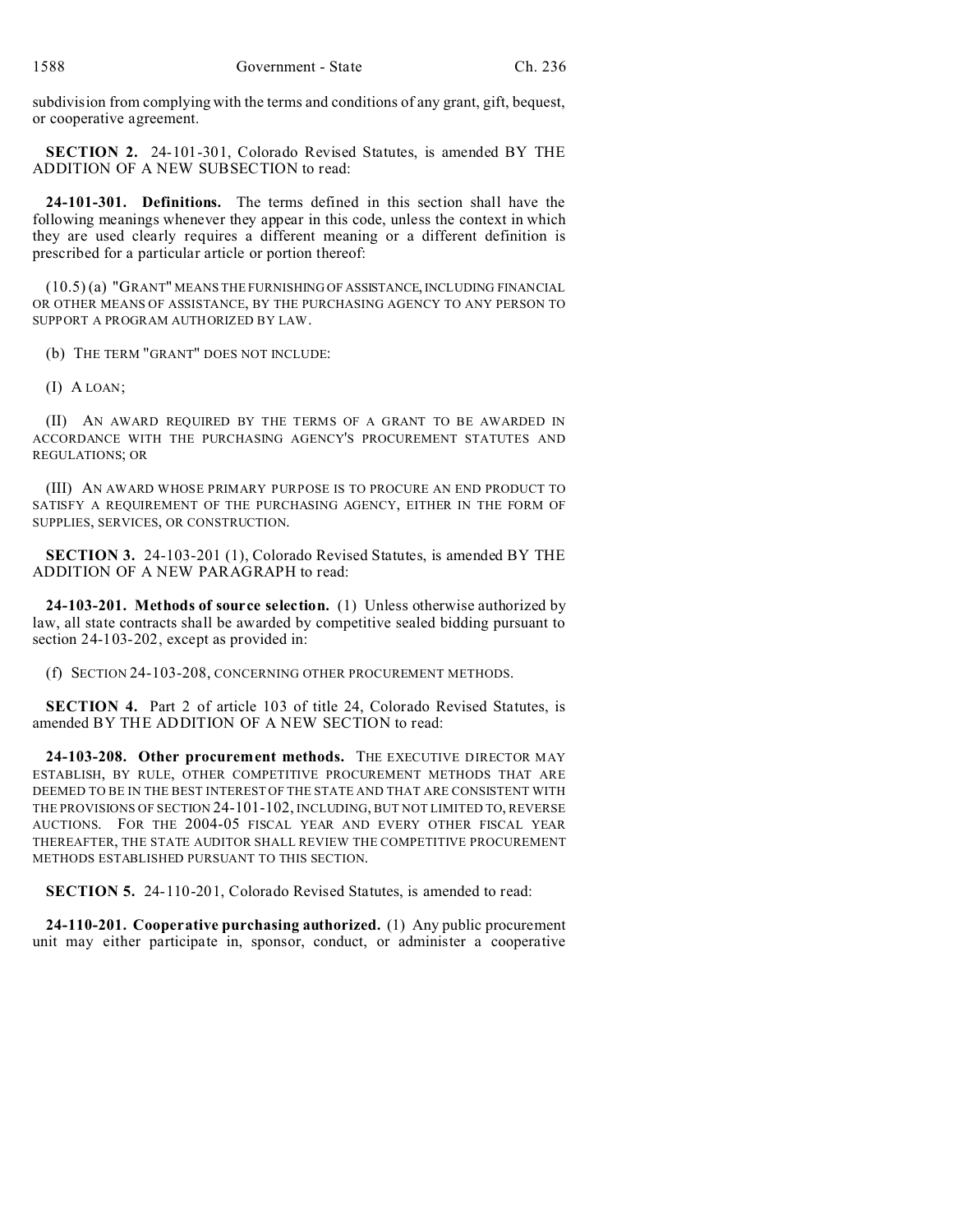purchasing agreement for the procurement of any supplies, services, or construction with one or more public procurement units, external procurement activities, or procurement consortiums which THAT include as members tax-exempt organizations as defined by section 501 (c) (3) of the federal "Internal Revenue Code of 1986", as amended, in accordance with an agreement entered into between the participants. Such cooperative purchasing may include, but is not limited to, joint or multiparty contracts between public procurement units and open-ended state public procurement unit contracts which THAT are made available to local public procurement units.

(2) WITH PRIOR WRITTEN APPROVAL OF THE EXECUTIVE DIRECTOR AND UNDER PROCEDURES ESTABLISHED BY RULE, A STATE PUBLIC PROCUREMENT UNIT MAY PURCHASE GOODS OR SERVICES UNDER THE TERMS OF A CONTRACT BETWEEN A VENDOR AND AN EXTERNAL PROCUREMENT ACTIVITY OR A LOCAL PUBLIC PROCUREMENT UNIT WITHOUT COMPLYING WITH THE REQUIREMENTS OF SECTION 24-102-202.5 AND ARTICLE 103 OF THIS TITLE.

**SECTION 6.** 42-4-304 (3), Colorado Revised Statutes, is amended BY THE ADDITION OF A NEW PARAGRAPH to read:

**42-4-304. Definitions relating to automobile inspection and readjustment program.** As used in sections 42-4-301 to 42-4-316, unless the context otherwise requires:

(3) (e) FOR PURPOSES OF THIS SUBSECTION (3), "SALE OR TRANSFER" SHALL NOT INCLUDE A CHANGE ONLY IN THE LEGAL OWNERSHIP AS SHOWN ON THE VEHICLE'S DOCUMENTS OF TITLE, WHETHER FOR PURPOSES OF REFINANCING OR OTHERWISE, THAT DOES NOT ENTAIL A CHANGE IN THE PHYSICAL POSSESSION OR USE OF THE VEHICLE.

**SECTION 7.** 42-4-310 (1) (b) (I) (B), (1) (b) (II) (A), and (1) (b) (II) (B), Colorado Revised Statutes, are amended to read:

**42-4-310. Periodic emissions control inspection required.** (1) (b) (I) (B) Effective May 28, 1999, new motor vehicles owned by the United States government or an agency thereof or by the state of Colorado or any agency or political subdivision thereof that would be registered in the program area shall be issued a certification of emissions compliance without inspection. that THE CERTIFICATION shall expire on the anniversary of the day of the issuance of such certification when such vehicle has reached its fourth model year or on the date of the transfer of ownership at any time prior to the fourth model year. Prior to the expiration of such certification such vehicle shall be inspected and a certification of emissions control shall be obtained therefor. FOR PURPOSES OF THIS SUB-SUBPARAGRAPH (B), "TRANSFER OF OWNERSHIP" SHALL NOT INCLUDE A CHANGE ONLY IN THE LEGAL OWNERSHIP AS SHOWN ON THE VEHICLE'S DOCUMENTS OF TITLE, WHETHER FOR PURPOSES OF REFINANCING OR OTHERWISE, THAT DOES NOT ENTAIL A CHANGE IN THE PHYSICAL POSSESSION OR USE OF THE VEHICLE.

(II) (A) Motor vehicle dealers shall purchase verification of emissions test forms for the sum of twenty-five cents per form from the department or persons authorized by the department to make such sales to be used only on new motor vehicles. No refund or credit shall be allowed for any unused verification of emissions test forms.